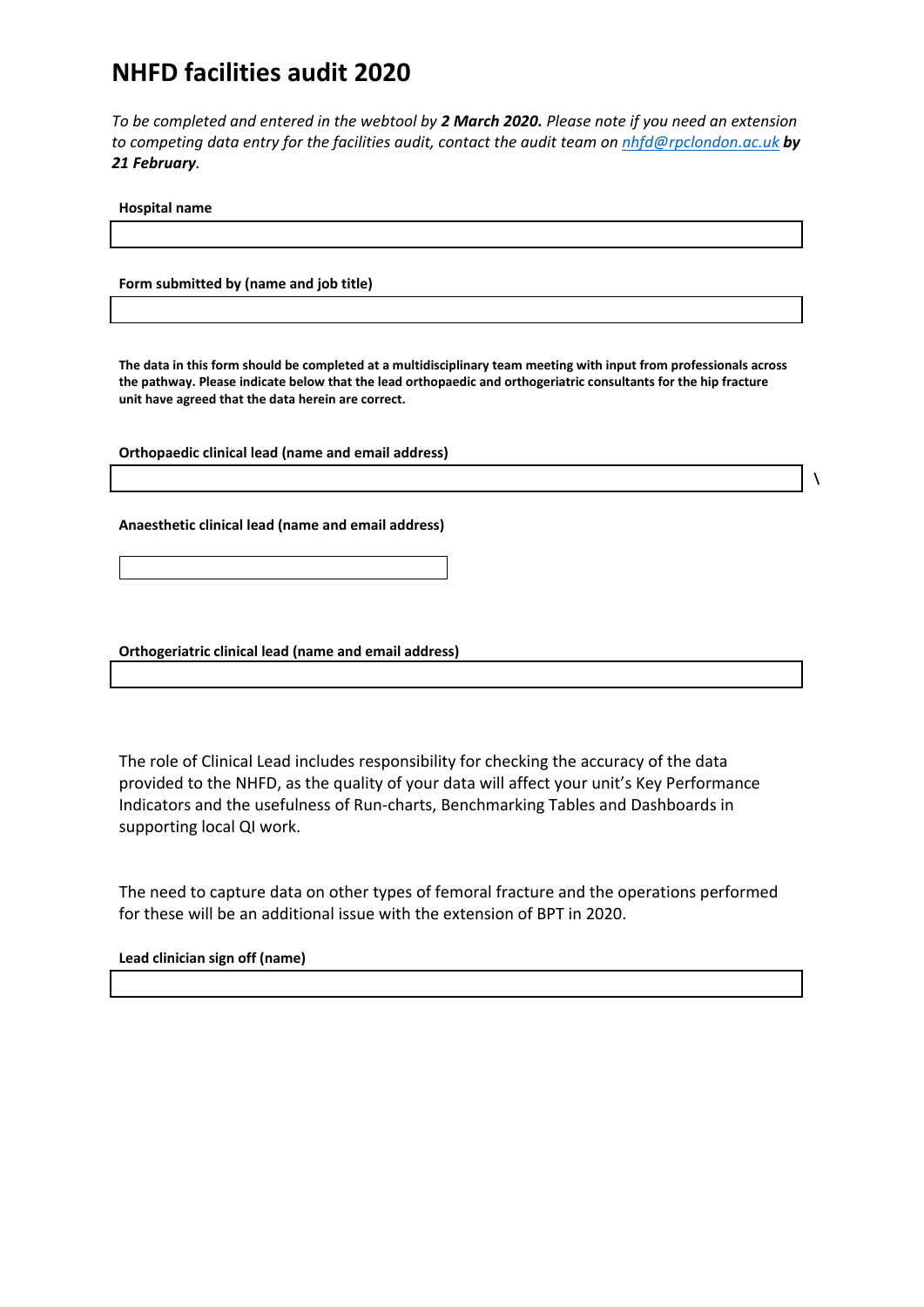# **NHFD data entry**

## **How much WTE clerical support is available to support NHFD** ……….. **WTE**

## **Who is responsible for completing your NHFD theatre data sheet?**

*(The Theatre data sheet is particularly important as the completeness and accuracy of ASA data directly affect your unit's case-mix adjustment for the 30-day mortality outlier analysis)*

|                                    | Senior or<br>operating<br>surgeon | Senior<br>anaesthetist | Theatre<br>staff | Other or<br>unknown |
|------------------------------------|-----------------------------------|------------------------|------------------|---------------------|
| <b>Fracture and operation data</b> |                                   |                        |                  |                     |
| ASA grade and anaesthetic data     |                                   |                        |                  |                     |

# **Orthogeriatric care in 2019**

## **a. In 2019 the following types of patients could usually expect to have been reviewed by a senior (ST3+) orthogeriatrician**

|                                         | hip<br>fracture | peri-<br>prosthetic<br>femur | shaft or<br>distal<br>femur | all older<br>trauma | all<br>fragility<br>fracture |
|-----------------------------------------|-----------------|------------------------------|-----------------------------|---------------------|------------------------------|
| before surgery                          |                 |                              |                             |                     |                              |
| within 72 hour of admission             |                 |                              |                             |                     |                              |
| on weekly ward rounds                   |                 |                              |                             |                     |                              |
| only in response to<br>referral/request |                 |                              |                             |                     |                              |

## **b. In 2019 the following types of patients could expect to have been admitted directly from A&E to an orthogeriatrician-led ward**

|              | hip<br>fracture | peri-<br>prosthetic $ $ distal<br>femur | shaft or<br>femur | all older<br>trauma | all<br>fragility<br>fracture |
|--------------|-----------------|-----------------------------------------|-------------------|---------------------|------------------------------|
| usually      |                 |                                         |                   |                     |                              |
| occasionally |                 |                                         |                   |                     |                              |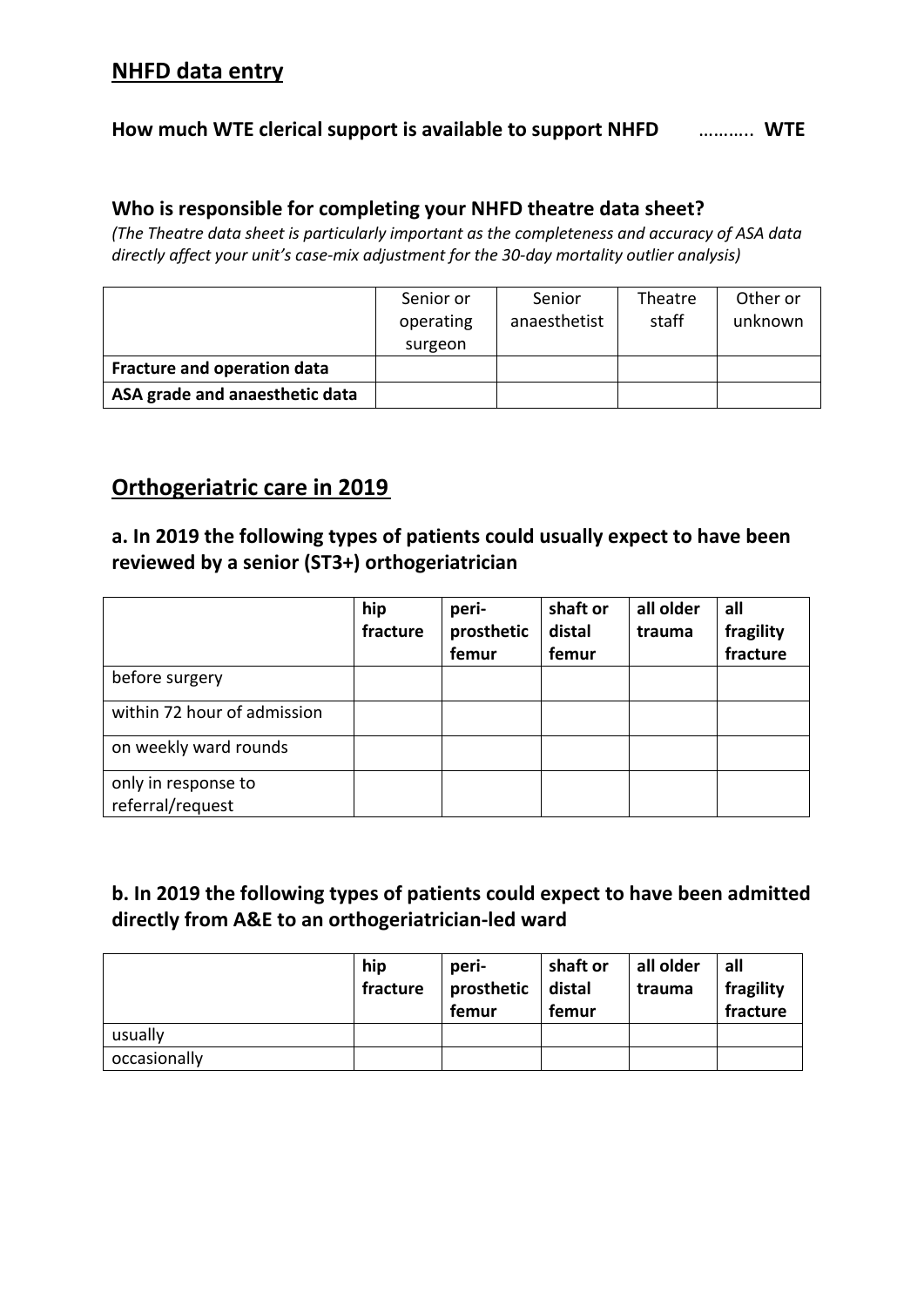# **c. Describe the staffing of this orthogeriatrician-led ward today –** *ie.* **on a**

**typical week day** *(If you have more than one ward then please provide the following figures for the main/largest of these)*

<u> 1989 - Johann Stoff, deutscher Stoffen und der Stoffen und der Stoffen und der Stoffen und der Stoffen und der</u>

 $\overline{\phantom{0}}$ 

| <b>Total occupied beds today</b>                                                                                                                                          |                |                 |                   |  |  |
|---------------------------------------------------------------------------------------------------------------------------------------------------------------------------|----------------|-----------------|-------------------|--|--|
| We do not have such a ward [ ]                                                                                                                                            |                |                 |                   |  |  |
| How many trained nursing staff are present on the ward?                                                                                                                   |                |                 |                   |  |  |
|                                                                                                                                                                           | 10am           | 2pm             | 2am               |  |  |
| Permanent                                                                                                                                                                 |                |                 |                   |  |  |
| Agency                                                                                                                                                                    |                |                 |                   |  |  |
| How many HCAs are present on the ward                                                                                                                                     |                |                 |                   |  |  |
|                                                                                                                                                                           | 10am           | 2pm             | 2am               |  |  |
| Permanent                                                                                                                                                                 |                |                 |                   |  |  |
| Agency                                                                                                                                                                    |                |                 |                   |  |  |
| <b>Other staff present on the ward?</b> (please adjust figures for the number of<br>therapist actually present, to take account of the number of wards they are covering) |                |                 |                   |  |  |
| <b>Specialist nurses</b>                                                                                                                                                  |                |                 |                   |  |  |
|                                                                                                                                                                           | <b>Trained</b> | <b>Students</b> | <b>Assistants</b> |  |  |
| <b>Occupational therapists</b>                                                                                                                                            |                |                 |                   |  |  |
| Physiotherapists                                                                                                                                                          |                |                 |                   |  |  |
| Is this level of physiotherapy provided                                                                                                                                   |                |                 |                   |  |  |
|                                                                                                                                                                           | 5 days/week    | 6 days/week     | 7 days/week       |  |  |
|                                                                                                                                                                           |                |                 |                   |  |  |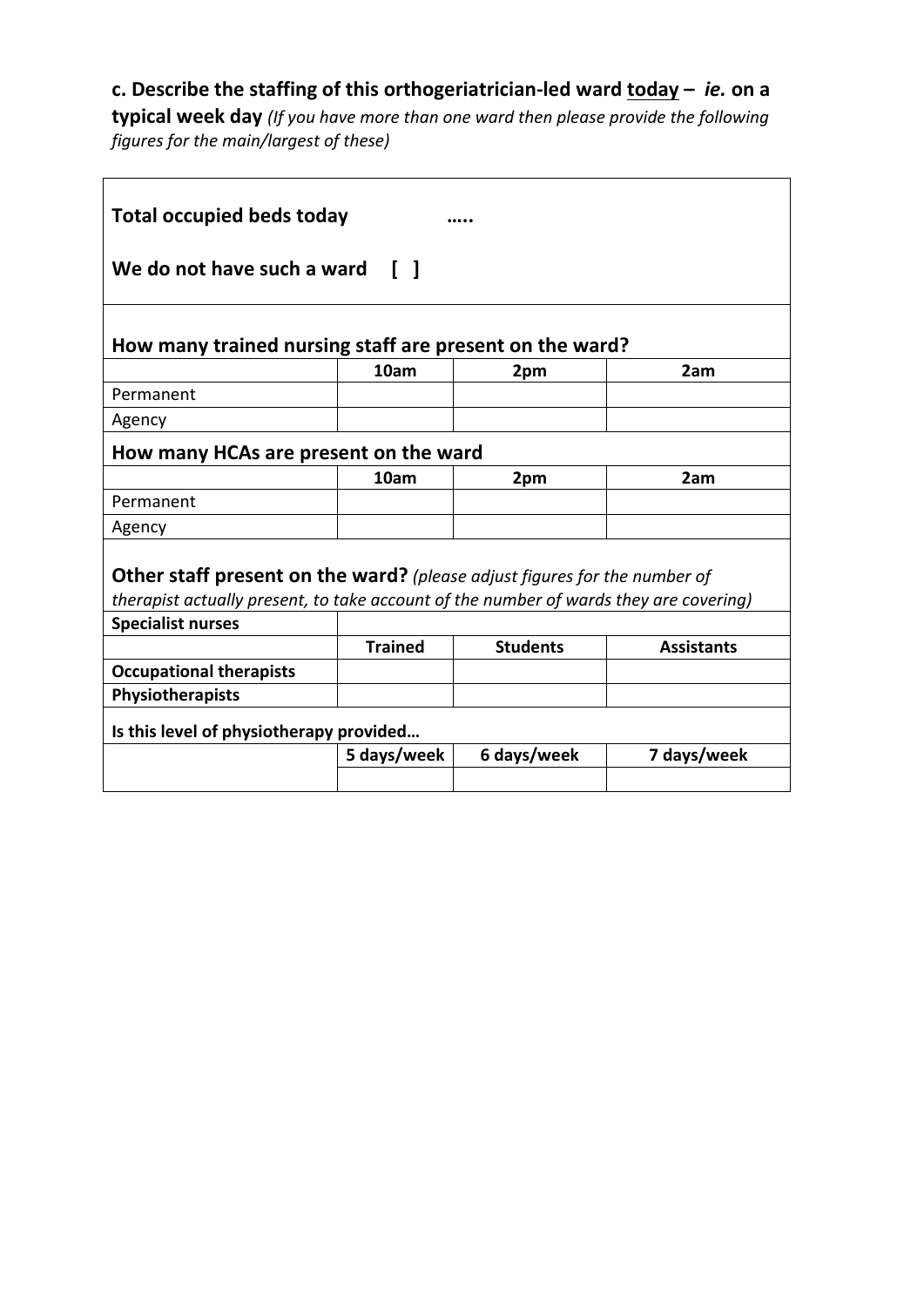# **Planning for the 2020 extension of BPT to new types of fracture**

| How many consultant orthopaedic surgeons are there on your            | N |
|-----------------------------------------------------------------------|---|
| trauma rota?                                                          |   |
|                                                                       |   |
| How many of these surgeons would lead/supervise surgery on            |   |
| the following operations?                                             | N |
| Hemiarthroplasty                                                      |   |
| Total hip replacement                                                 |   |
| DHS for trochanteric fracture                                         |   |
| IM nail for trochanteric fracture                                     |   |
| Fixation of a subtrochanteric/femoral shaft fracture                  |   |
| Fixation of an atypical femoral fracture                              |   |
|                                                                       |   |
| Fixation of an extra-articular distal femoral fracture                |   |
| Fixation of an intra-articular distal femoral fracture                |   |
|                                                                       |   |
| Revision arthroplasty for a peri-prosthetic proximal femoral fracture |   |
| Fixation of a peri-prosthetic proximal femoral fracture               |   |
|                                                                       |   |
| Revision arthroplasty for a peri-prosthetic distal femoral fracture   |   |
| Fixation of a peri-prosthetic distal femoral fracture                 |   |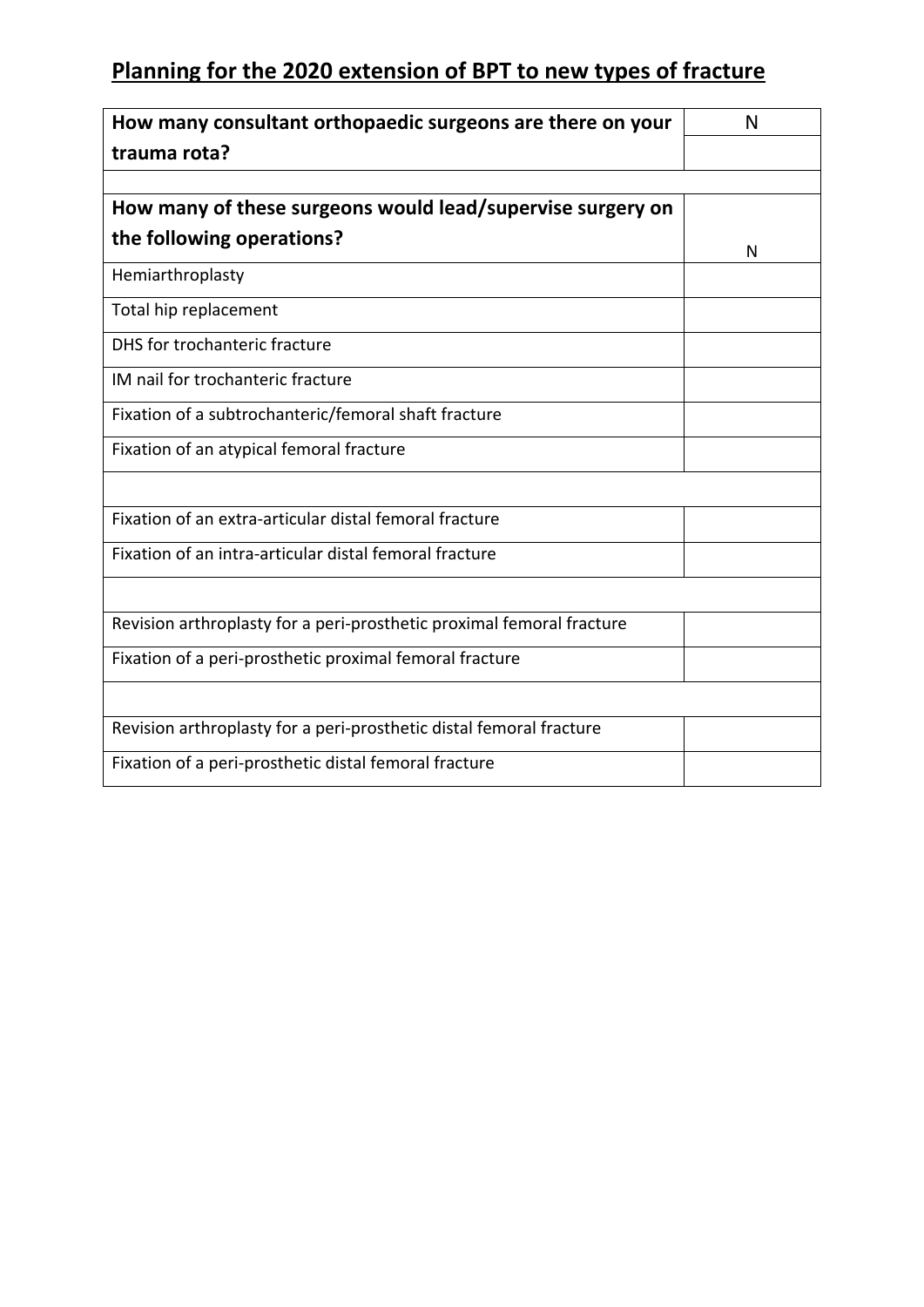# **Rehabilitation and return home**

# **To how many different community rehabilitation services do you commonly discharge patients? ……..**

## **Thinking about the one community service to which your patients are most commonly discharged, would they usually:**

- o be seen at home on the day of discharge
- o be seen within 72 hours of discharge (CSP hip fracture standard 4)
- o be given a specific date to be seen, beyond 72 hours
- o just be placed on a waiting list to be seen at home
- o don't know

## **Does your department attempt to routinely follow-up patients at 120 days?**

*(tick one option only):*

- o routine orthopaedic outpatient follow-up of most patients
- o routine orthogeriatric outpatient follow-up of most patients
- o follow-up by telephone
- o follow-up by letter
- o follow-up by a combination of letter or telephone call
- $\circ$  follow-up is routine, but at another time point within 6 months
- o not undertaken for most patients

## **Does this 120 day follow-up process aim to support persistence with bone protection?**

Yes No

## **Does this 120 day follow-up process seek feedback on their experience that will be discussed in monthly governance meetings?**

Yes No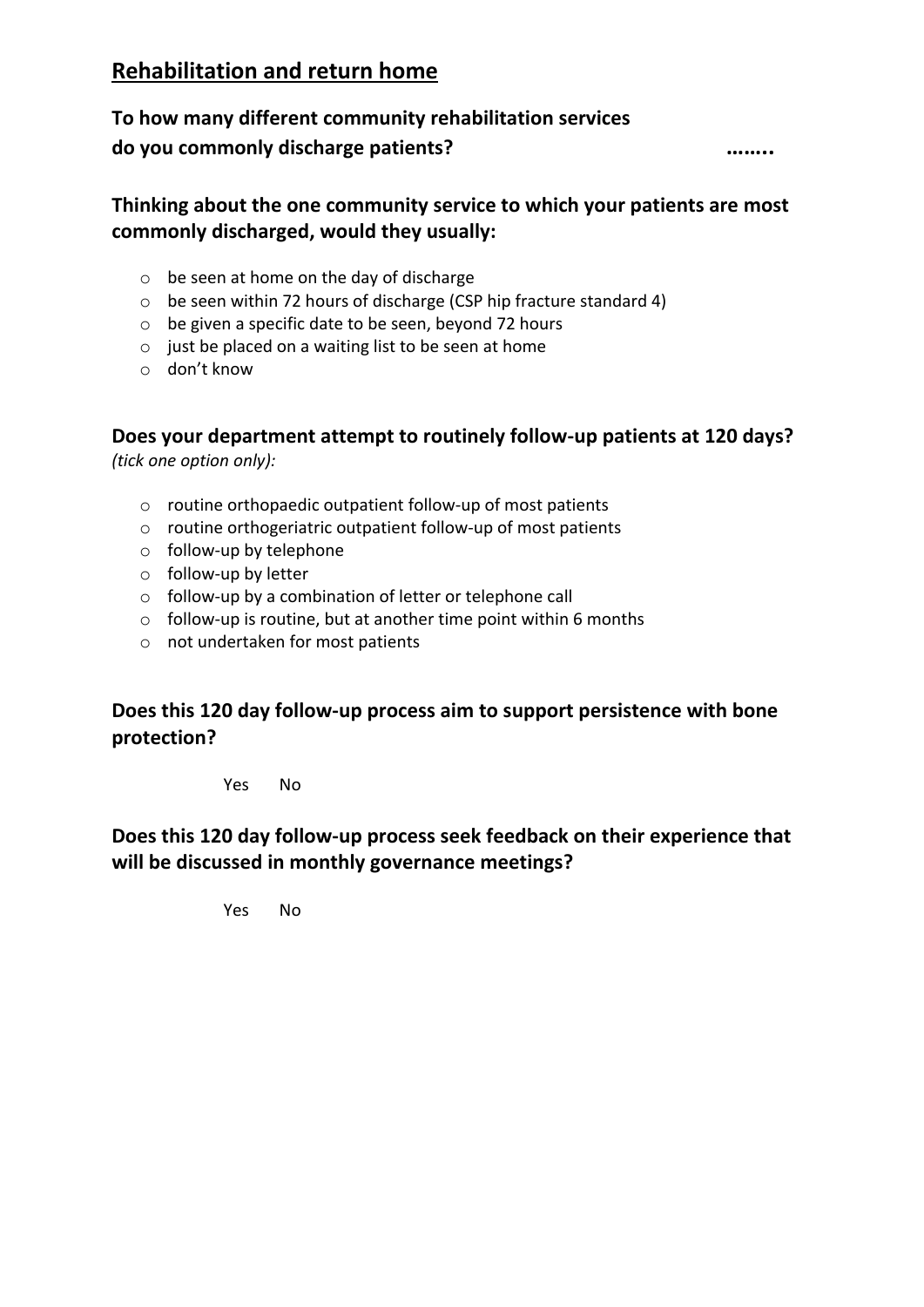# **Support for patients and carers**

**Does your department routinely provide ALL patients with an information leaflet?**

Yes No

**Has this leaflet been developed locally in association with patient and carer representatives?**

Yes No

#### **What does this explain?** *(tick all that apply):*

- o what a hip fracture is
- o the different types of operation
- o the different types of anaesthetic
- o the possible complications of surgery/anaesthesia
- o the risk, nature and management of delirium
- o the therapy and care offered after operation
- o the usual pathways for rehabilitation

#### **Do you make any use of the NHFD's current "12 questions" document?**

Yes No

**To help you understand and support people with dementia or cognitive impairment, do you routinely use any of the following tools** *(tick one option only):*

- o 'Butterfly scheme'
- o 'Read about me'
- o 'This is me'
- o 'Forget me not'
- o Other

#### **Support for informal/unpaid carers of people presenting with hip fracture**

*(Definition: an adult who provides or intends to provide care for someone, but who is not contracted to provide care or providing the care as formal voluntary work)*

**a. Do you routinely identify the patient's unpaid/informal carer?**

Yes No

**b. Do you provide such carers with provide written information and advice to support them in their caring role?**

Yes No

**c. Do you routinely make carers aware of their entitlement to a carer's assessment and how to go about requesting one?**